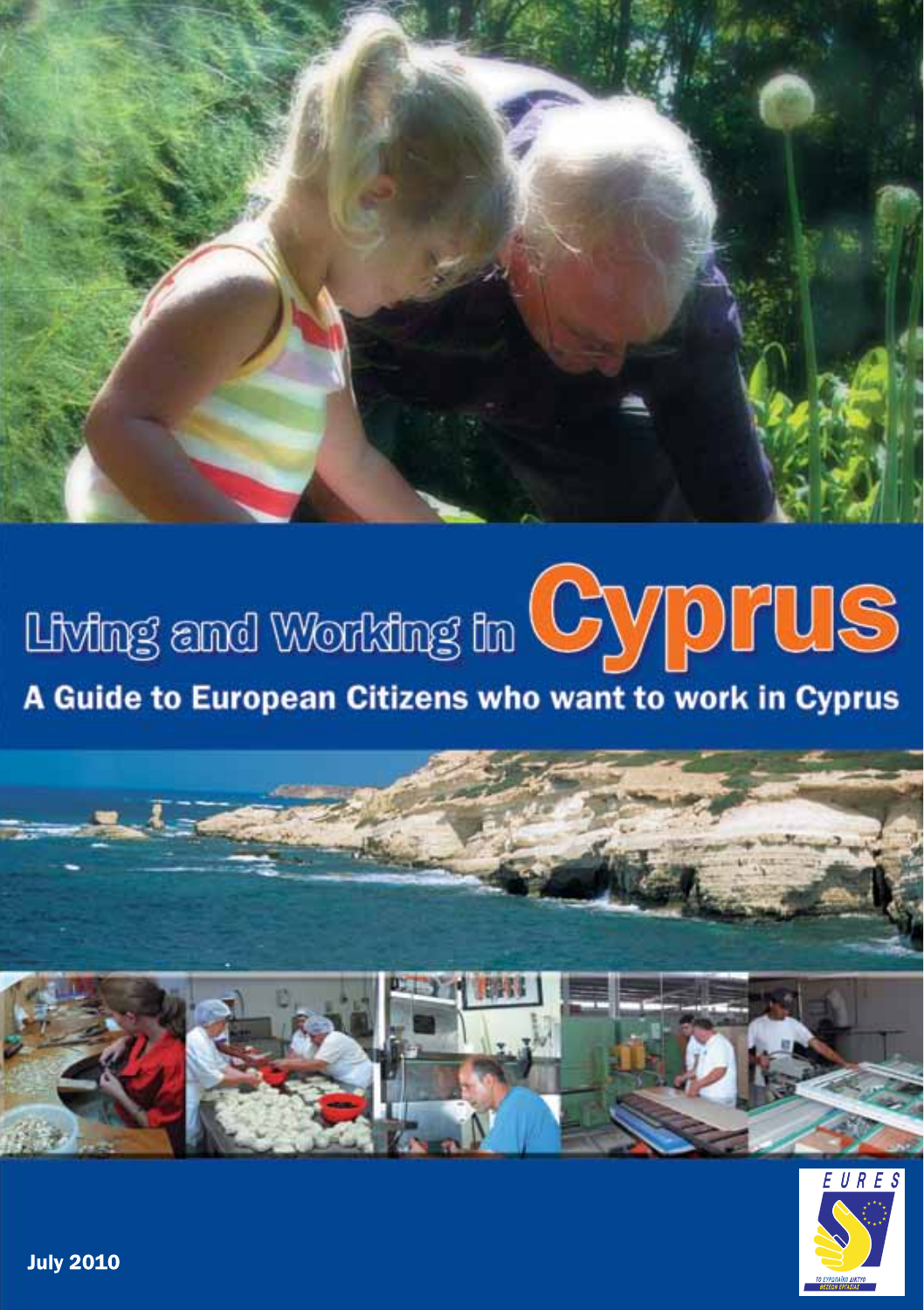## An Introduction to Cyprus

The third largest island of the Mediterranean basin (9.251 square kilometres) situated in the north-eastern end between Europe, Asia and Africa.

Intense Mediterranean climate, with long dry summers from mid-May to mid- October and mild winters from December to February, which are separated by short autumn and spring seasons.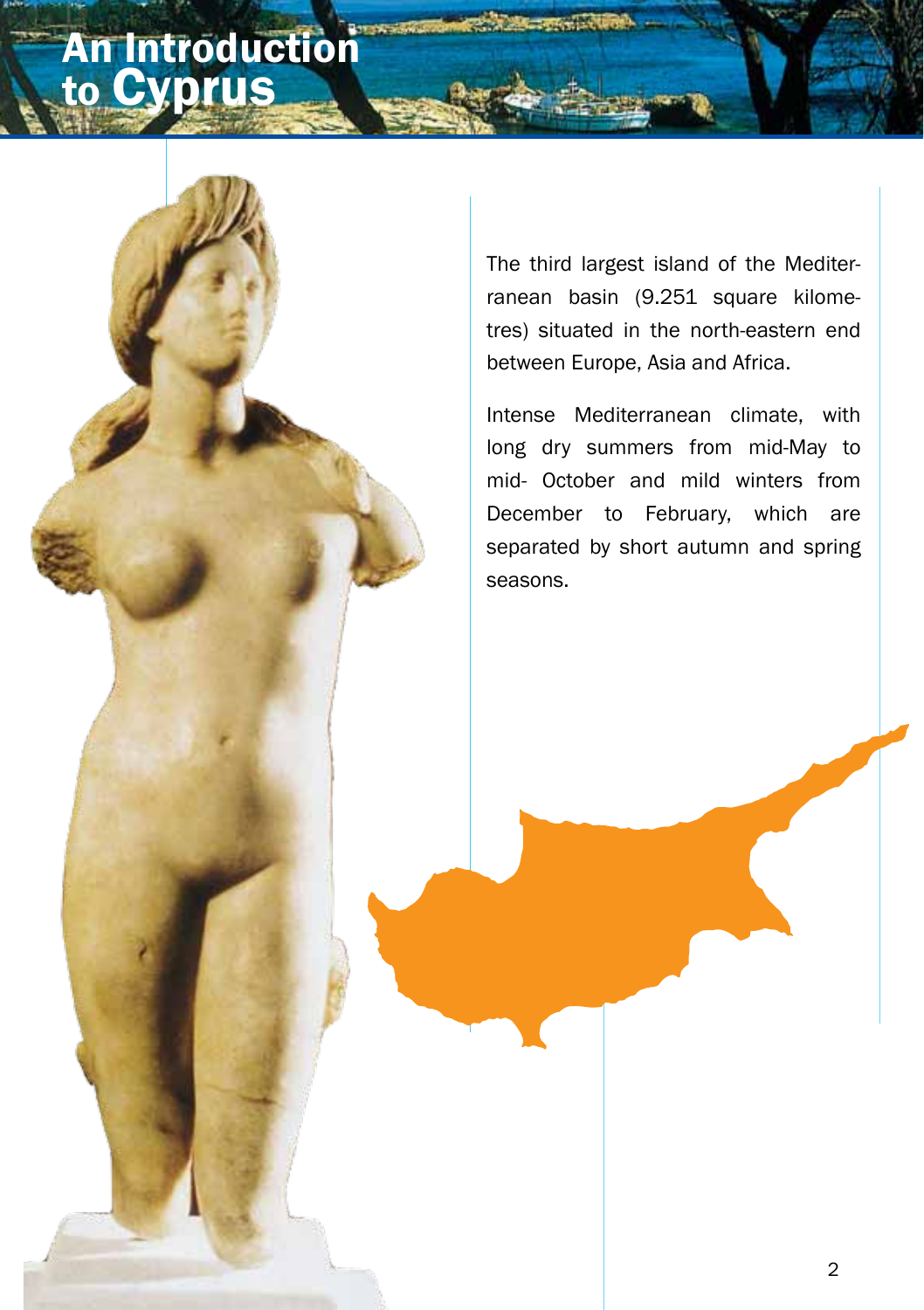# An Introduction to Cyprus

Cyprus prides itself on being the living continuation of one of the world's oldest civilizations. Though a small island, it has always played an important role in the history of the Mediterranean, far exceeding its size. The first signs of undisputed human activity can be traced back to 8500 BC.

In 1960 Cyprus became an Independent Republic following an 82-year period of British administration.

In 1974, Turkey launched a military operation and its troops took control of 37% of the island with large-scale population movements as a result. The de-facto separation remains to this day. Efforts are made under the auspices of the UN to find a solution acceptable to both sides.

The Government of the Republic of Cyprus is recognised by EU and UN as the only legitimate government.

The present population of Cyprus is estimated at 870.000 of whom 696.870 (80,1%) belong to the Greek Cypriot community, 94.830 (10,9%) to the Turkish Cypriot community and 78.300 (9%) are foreigners residing in Cyprus.

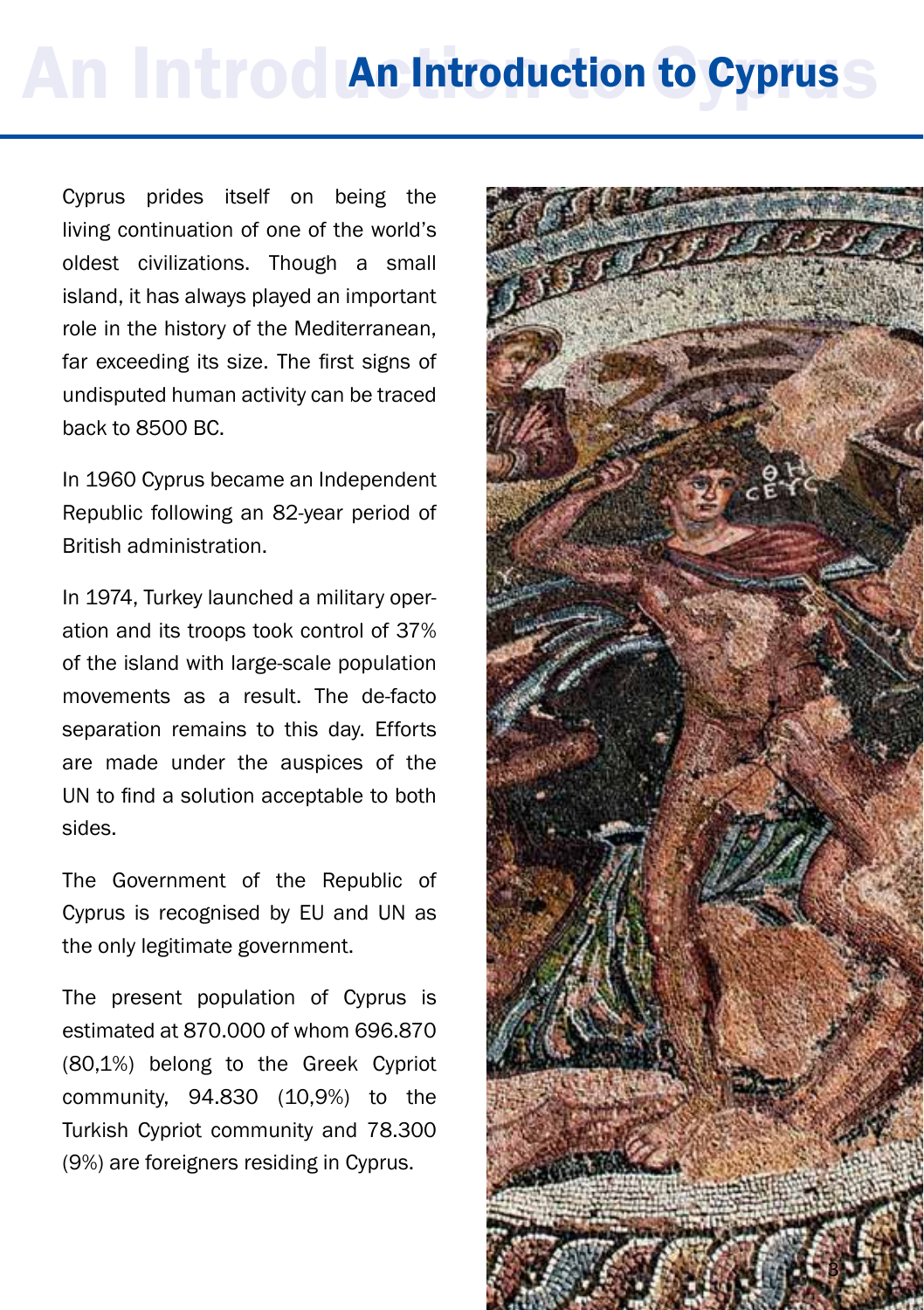# Migration and registration

## Who can work?

As from 1st May 2004, nationals from EU member states (incl. European Economic Area countries and Switzerland) can work in Cyprus without restrictions.

However, they will need to register if they intend to stay longer than 3 months and take up employment in Cyprus. They must apply for a registration certificate to the Civil Registry & Migration Dept., as soon as they secure employment and in any case within a period of 4 months since the date of entry to Cyprus.

EU nationals working in Cyprus have the same rights as Cypriot nationals with regard to pay, working conditions, access to housing, vocational training, social security and trade union membership. Family and relatives, who are dependent on them such as children, have similar rights.

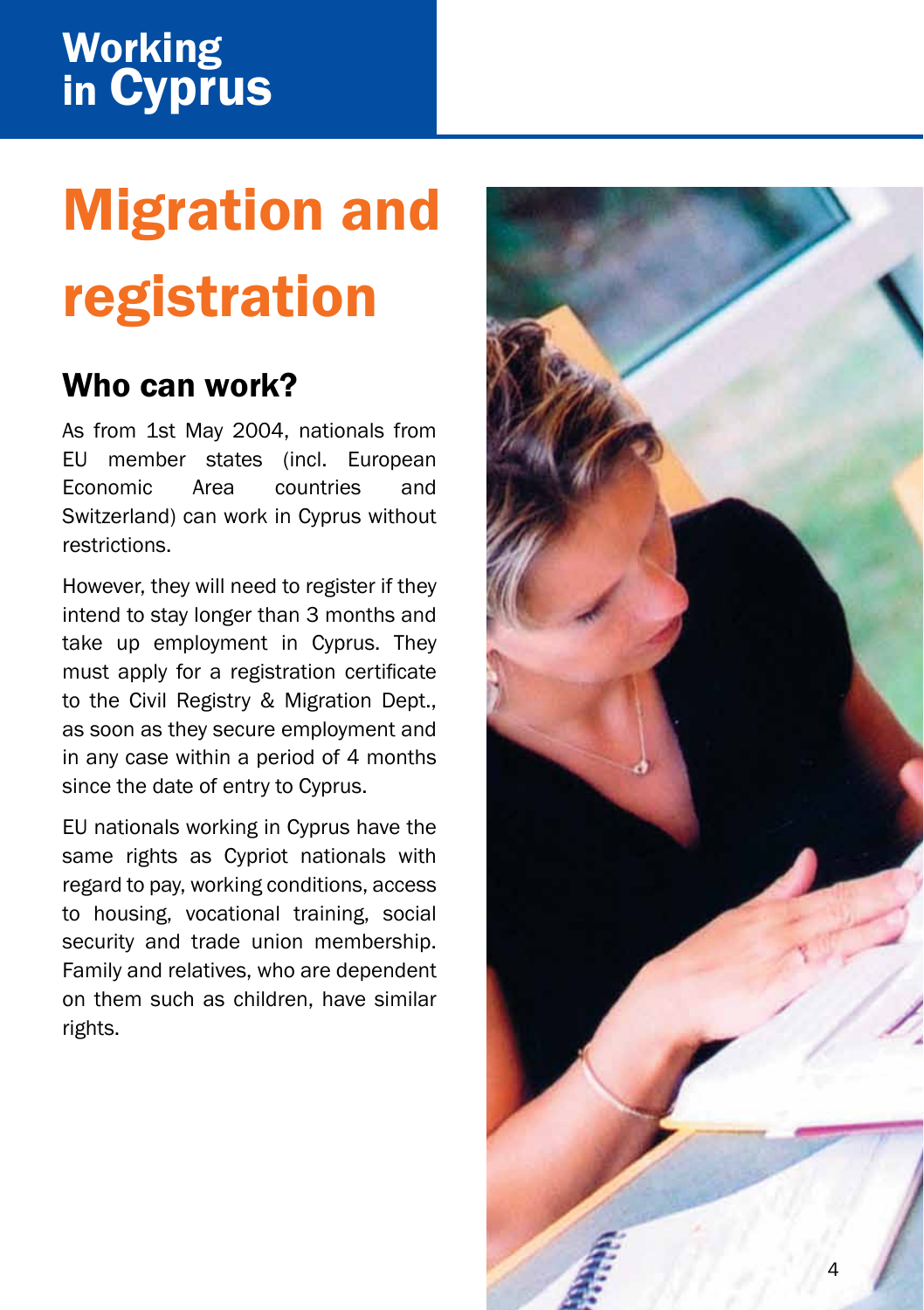

## **Working in Cyprus**

## What will you need?

Once in Cyprus, if there is an intention to stay and take up employment one has to:

a) Apply for a Registration Certificate. This application must be submitted before the expiration of a 4-month period (as mentioned before) at the local Immigration Branch of the Police (Please note that a fine is imposed in case of non-compliance).

In applying for a registration certificate, the EU citizen must turn up personally at the Civil Registry and Migration Department (this service is for the time being, provided at the local Immigration Branch of the Police in all districts except Nicosia where a District Migration Office exists) and submit the following:

• A duly completed standard form (obtainable from Civil Registry & Migration Dept or from the local Immigration Branch of the Police) depending on the category of residence one is applying for (employed activity, self-employment etc.).

- Valid Passport or ID Card
- 2 photos
- A fee of €8,54

Note: if one is applying for dependants, he must present:

- Certified true copies of marriage certificate apostille, if the marriage took place out of Cyprus
- In case the marriage took place in Cyprus, EU citizens and nationals of Member States of the convention of Hague must submit a marital status certificate - apostille. A citizen of third countries must present a marital status certificate issued by the Civil Registry confirmed by the Ministry of Foreign Affairs and by the Cyprus Embassy in their country.
- b) apply for a social insurance number upon securing employment in Cyprus

The registration certificate is issued within a week from the date of application.

#### More information:

Tel.: +357 22804400 migration@crmd.moi.gov.cy

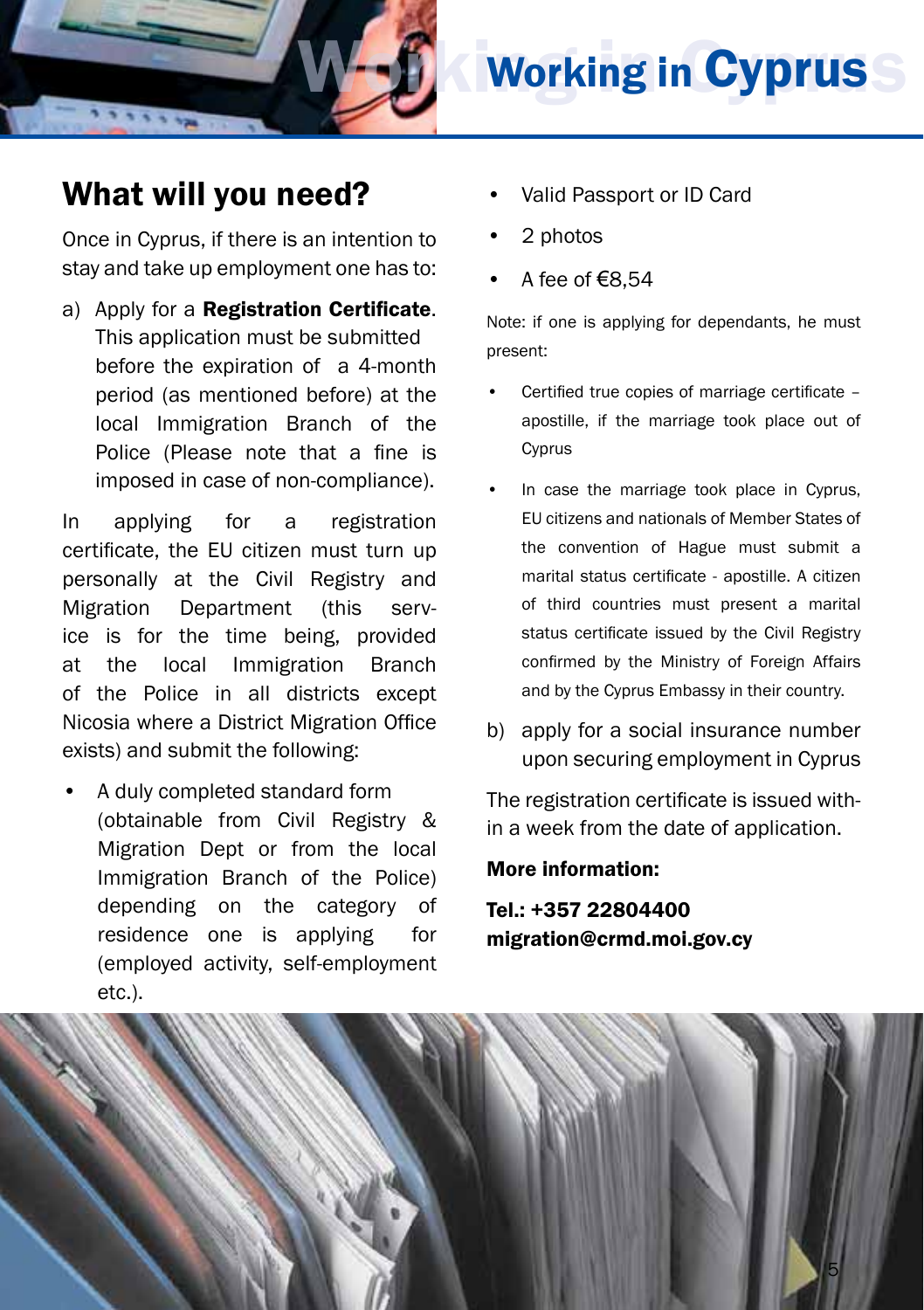## Finding a job in Cyprus

## Finding a job

## Public Employment **Service**

One can visit any District Labour Office to register and receive appropriate information, guidance and assistance in job placement.

A job seeker registering at the Public Employment Service for the first time, must present a valid Passport or ID card, plus copies of certificates of academic and/or professional qualifications as well as translation in either Greek or English.

Contact details at the end of this leaflet

More information on the website of the Department of Labour: www.mlsi.gov.cy/dl

## Private employment agencies/job databases

Private recruitment agencies (mainly within Consultancy Firms), are an important source for managerial and highly specialized jobs. Also in the last years a considerable number of private recruitment services specialize in recruiting skilled and semi-skilled labour from abroad.

More information upon request from the Cyprus Human Resources Management Association (www.cyhrma.org) and from the Cyprus Chamber of Commerce and Industry (www.ccci.org.cy)

Some private recruitment agencies have a job database with vacancies as well as CV online.

Please note that on the basis of legislation regulating the operation and registration of these agencies, the services offered to jobseekers are free of charge. Complaints about misconduct of the agencies can be submitted to the Director of Dept. of Labour, tel +357 22400802, e-mail: director@dl.mlsi.gov.cy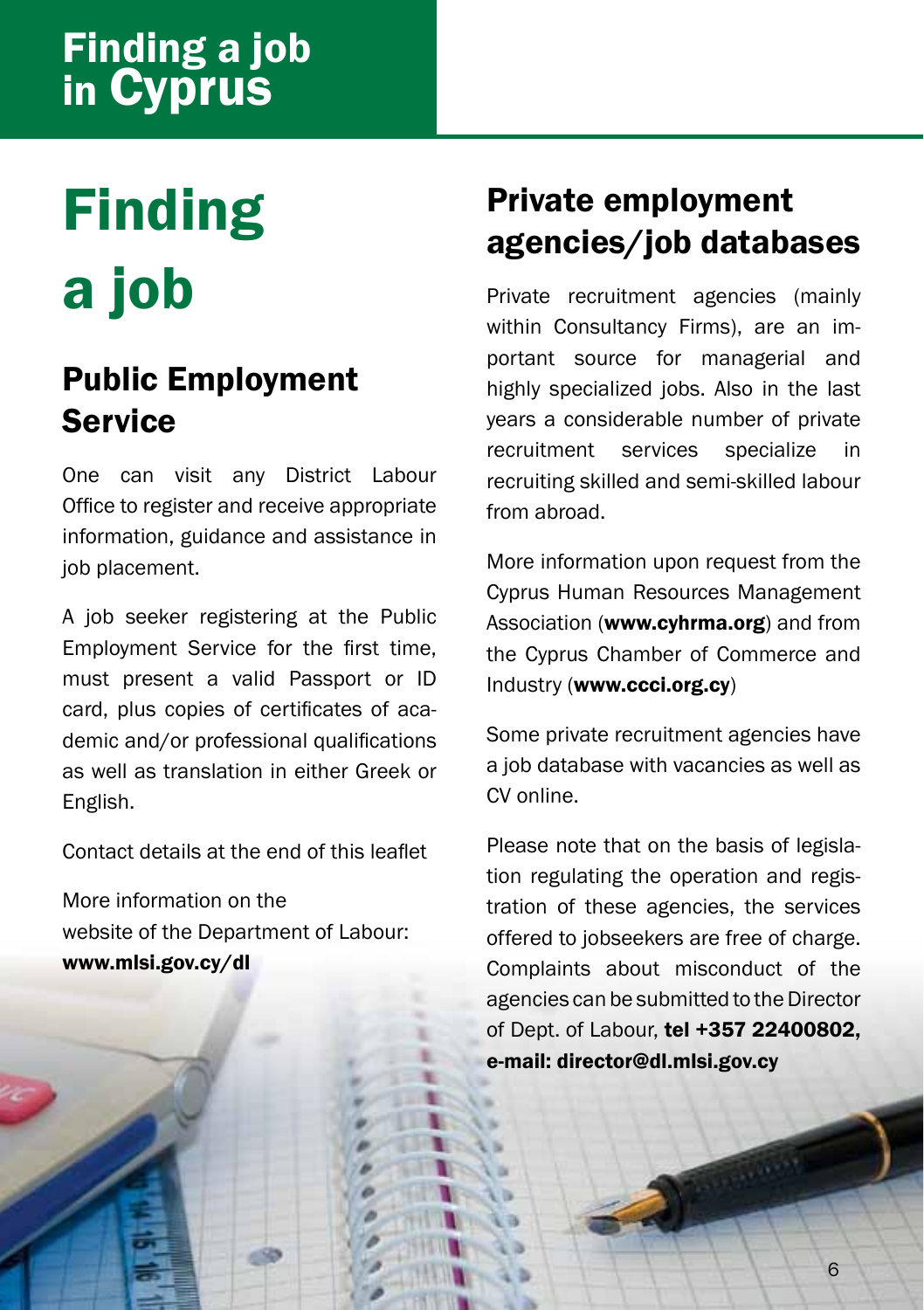

## Finding a job in Cyprus

## Newspapers/websites

Newspapers are considered an important source when looking for a job in Cyprus.

On the Cyprus Government Web Portal www.cyprus.gov.cy, you can find links to the websites of all main newspapers in Cyprus.

## Internet-based vacancy systems

Another way to look for vacancies online is via the Internet-based vacancy system of the Public Employment Service www.pescps.dl.mlsi.gov.cv The vacancy details are either in Greek or in English (according to the language used when inserted). Jobseekers have also the facility to create and store their CV in a CV bank, which is accessible to potential employers.

One can also search for job vacancies in EURES, the European Employment Services Network (www.eures.europa.eu), in Cyprus' section, where there is also detailed information on the issue of living and working in Cyprus.

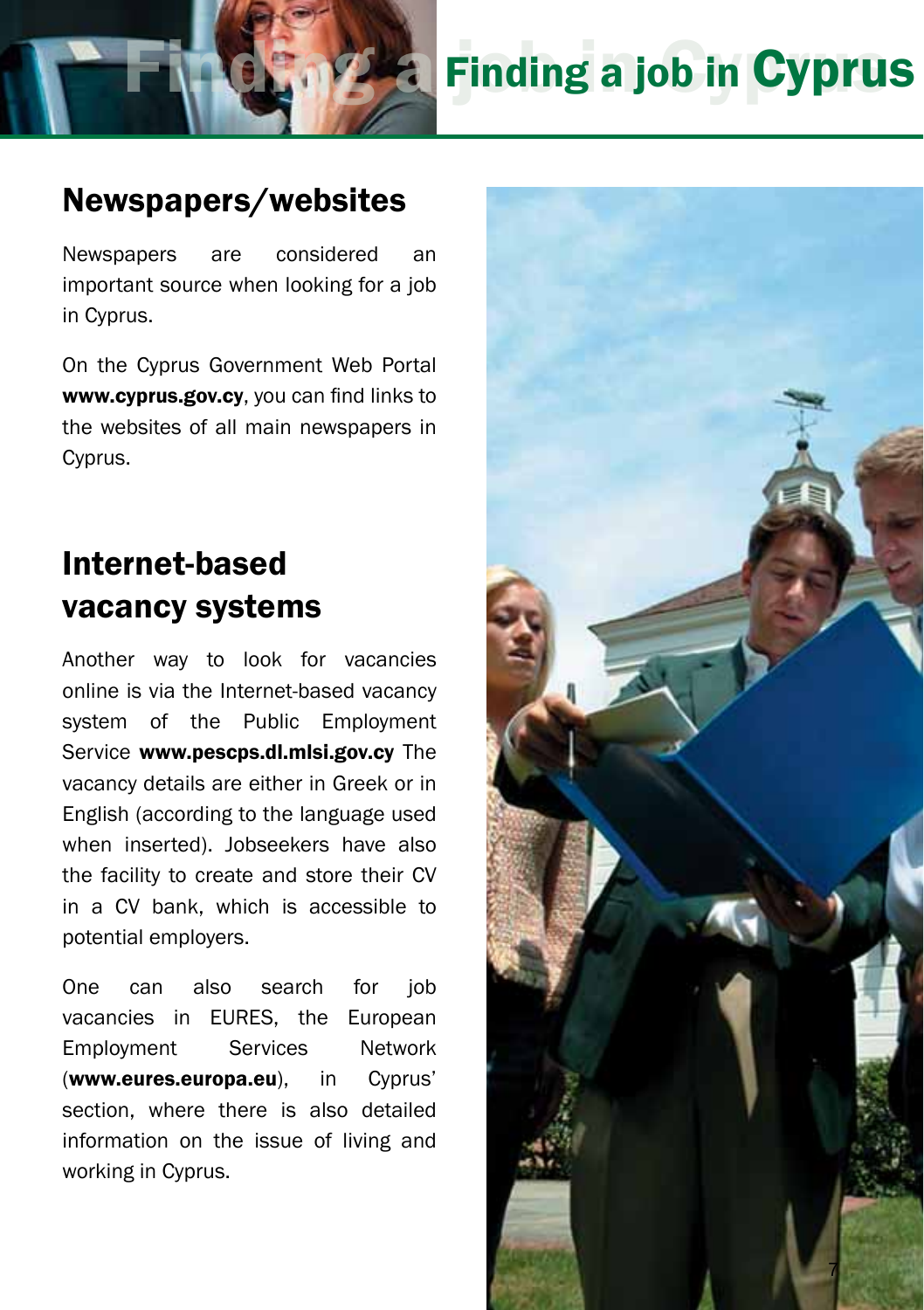

## *<b>B* Finding a job in Cyprus

## Applying for a job

The application procedure will differ depending on the type of work you are looking for.

Of course an employer will understand that you cannot come to Cyprus for just an interview, so a letter of application will initially do.

The standard procedure though, for middle and more senior personnel is a typed letter of application accompanied by a CV.

There is no standard CV or covering letter. However, it is important to include in the CV, information on academic or professional qualifications and experience as well as personal data and information relevant to job preference. The application letter and CV should be typed and a maximum length of two pages should be satisfactory.

Usually references are not required, unless specifically asked in the job advertisement or the specific application form – if such form exists.

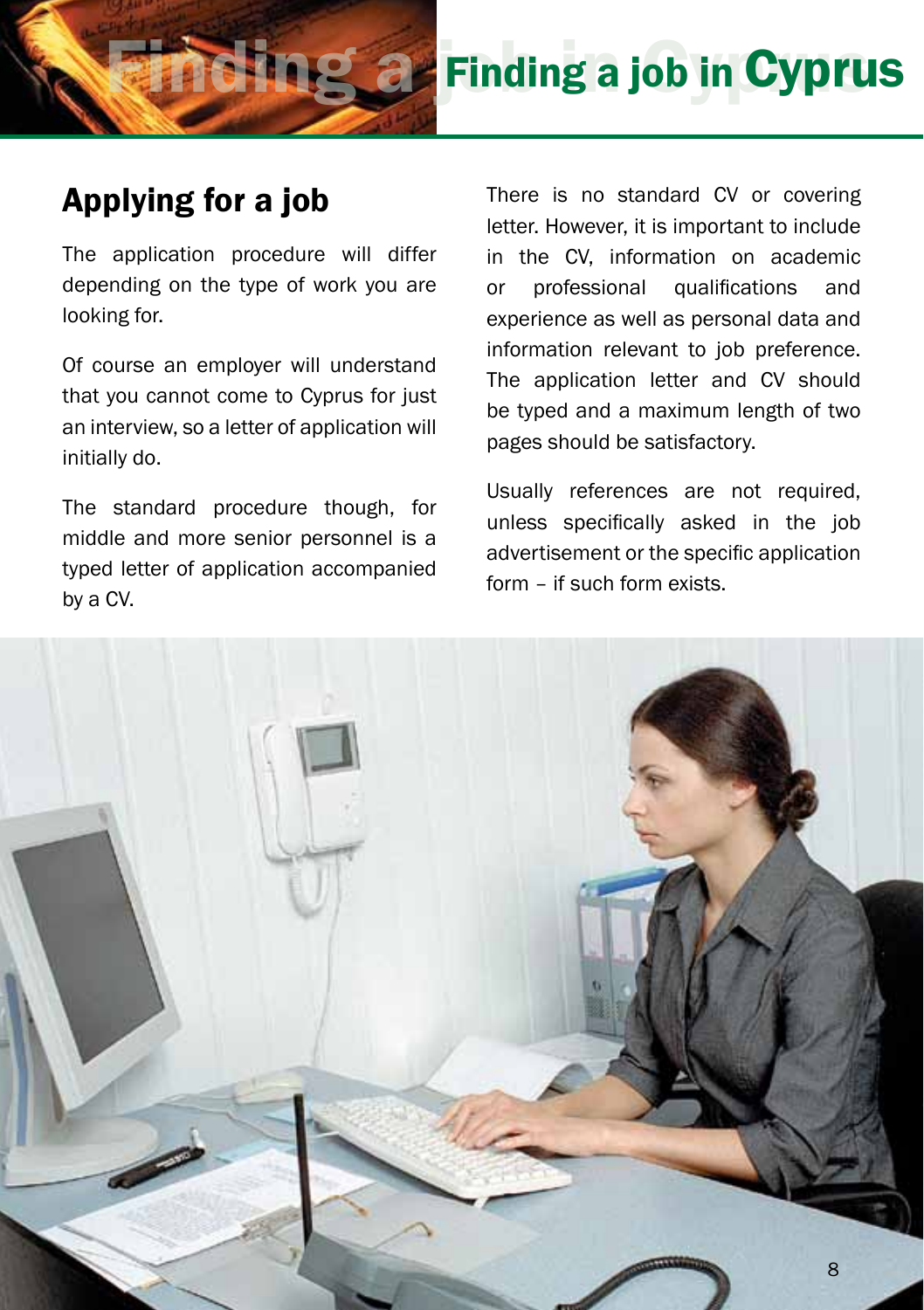## Pursuit of Professions which are Regulated

## Pursuit of Professions which are Regulated

In the case of wishing to pursue aprofession or occupation in Cyprus which is regulated, then a different procedure is followed. Therefore it is wise before coming to Cyprus to find out which are these regulated professions/ occupations. These include for exam ple, the profession of doctor, architect, nurse, aesthetician, lawyer, estate agent, mechanical engineer, taxi and bus driver, geologist etc.

The Labour Department acts as a National Focal Point for providing information on legislation and procedures with regard to pursuing regulated professions in Cyprus, as well as information on the "competent body" responsible for examining applications submitted for the exercise of a regulated profession

For inquiries: qualifications@dl.mlsi.gov.cy.

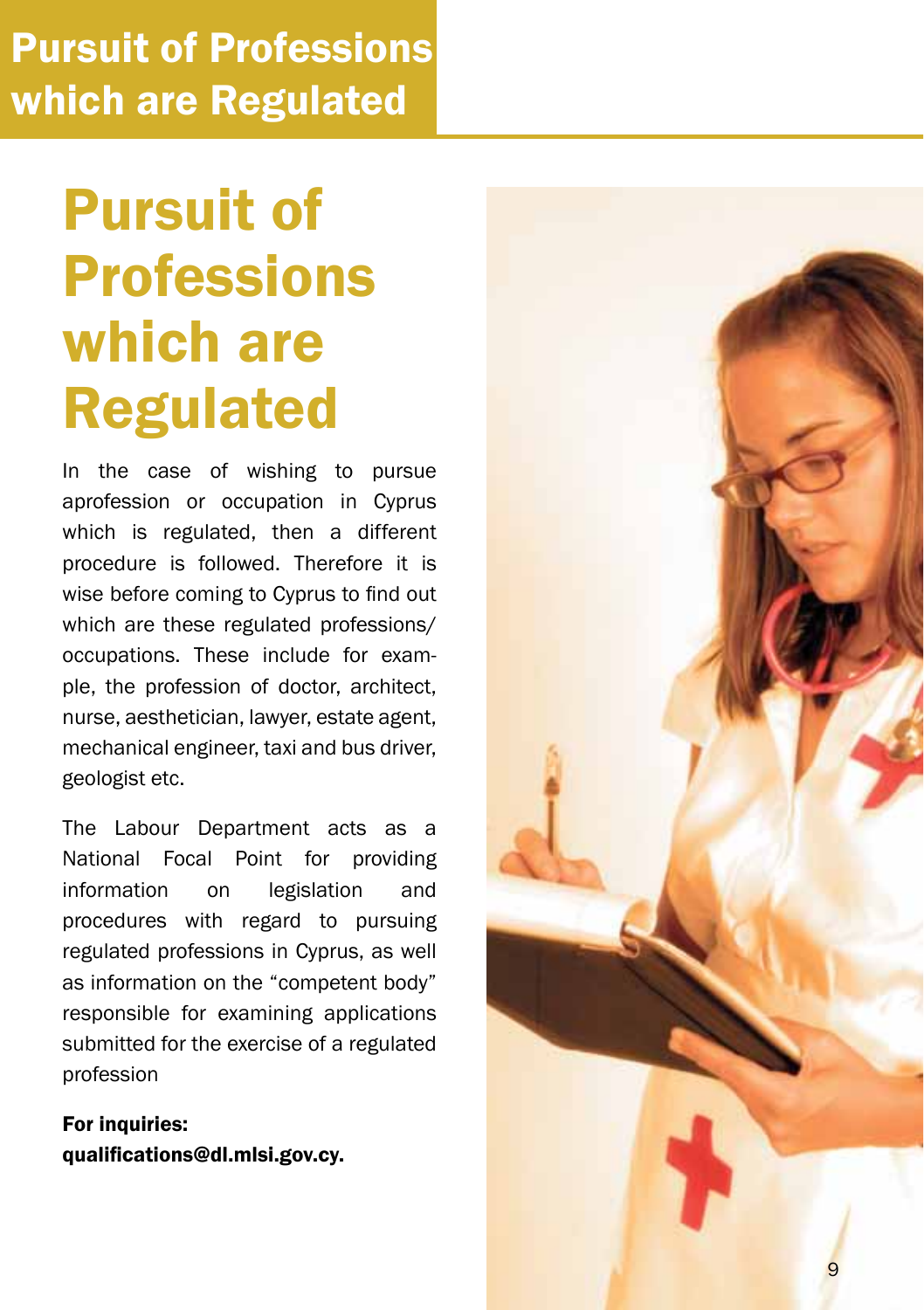### Wages collective agreements

Wages are either agreed with the employer, or are based on collective agreements applying in various sectors of economic activity.

For the protection of vulnerable groups of employees, who are mainly characterised by their weak bargain ing power, an Order is issued annually, providing for a minimum wage for certain occupations like shop assistants, clerks, child-care workers (assistant baby and childminders), security personnel (paid hourly) and personal care workers (nursing aids). The minimum wage for newly recruited employees is currently €835 gross per month, increased to €887 for those with a continuous service of more than 6 months.

On the basis of relevant legislation, the employer is obliged - within a period of one month from the date of commencement of the job - to communi cate to the newly recruited employee in writing, the terms of his/her employment. In case of non-compliance, complaints can be submitted to the Director of the Department of Labour Relations, tel. +357 22451500, e-mail: info@dlr.mlsi.gov.cv or online on their website www.mlsi.gov.cy/dlr

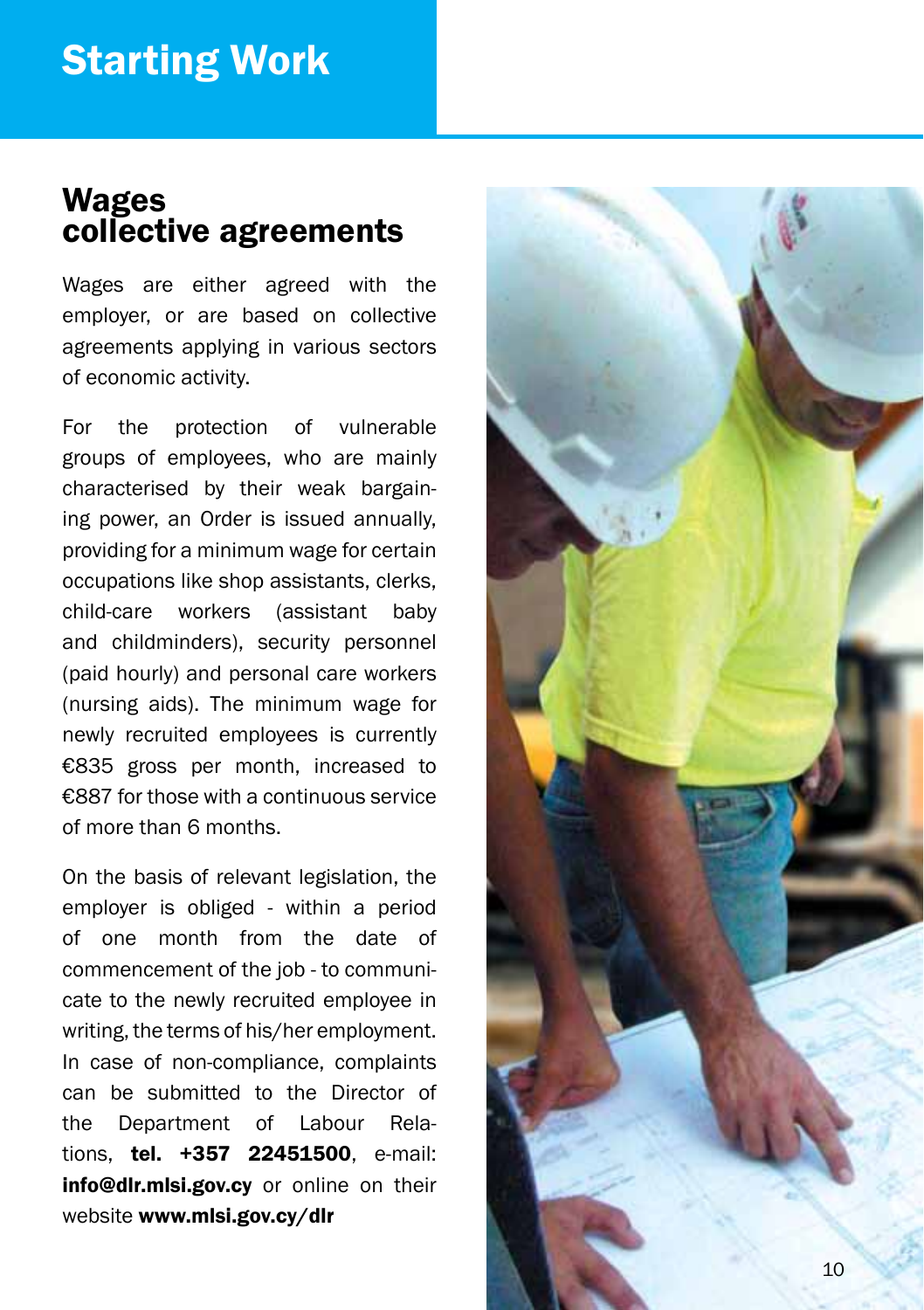

## Starting work ork Starting work

## Taxation

An EU citizen has to contact the Department of Inland Revenue in order to get a Taxpayer's Identification Code. He must present his passport and also will have to fill in Form LR 163A.

Tax liability is based on the principle of residence. According to the Income tax Law, an individual is considered to be resident in Cyprus for tax purposes if he resides therein for a period or more which, in aggregate exceed 183 days in the same tax year. Tax residents in Cyprus are taxed in respect of their worldwide income, while non- tax residents are taxed in respect of Cyprus source income only. Non-tax residents having a permanent establishment in Cyprus may elect, if it is to their benefit, to be taxed in accordance with the provisions applicable to tax residents.

The Income tax Law provides for various exemptions, on condition that certain criteria are satisfied.

#### Personal income tax:



Tax is deducted monthly from the salary.

#### Tax authorities:

Ministry of Finance, Inland Revenue Department

Tel.: +357 22601921 Fax.: +357 22661243 e-mail: svrasida@ird.mof.gov.cy http://www.mof.gov.cy

Moreover, Income Tax Returns can be submitted electronically, using the TAXISNET system, at the following address: http://taxisnet.mof.gov.cy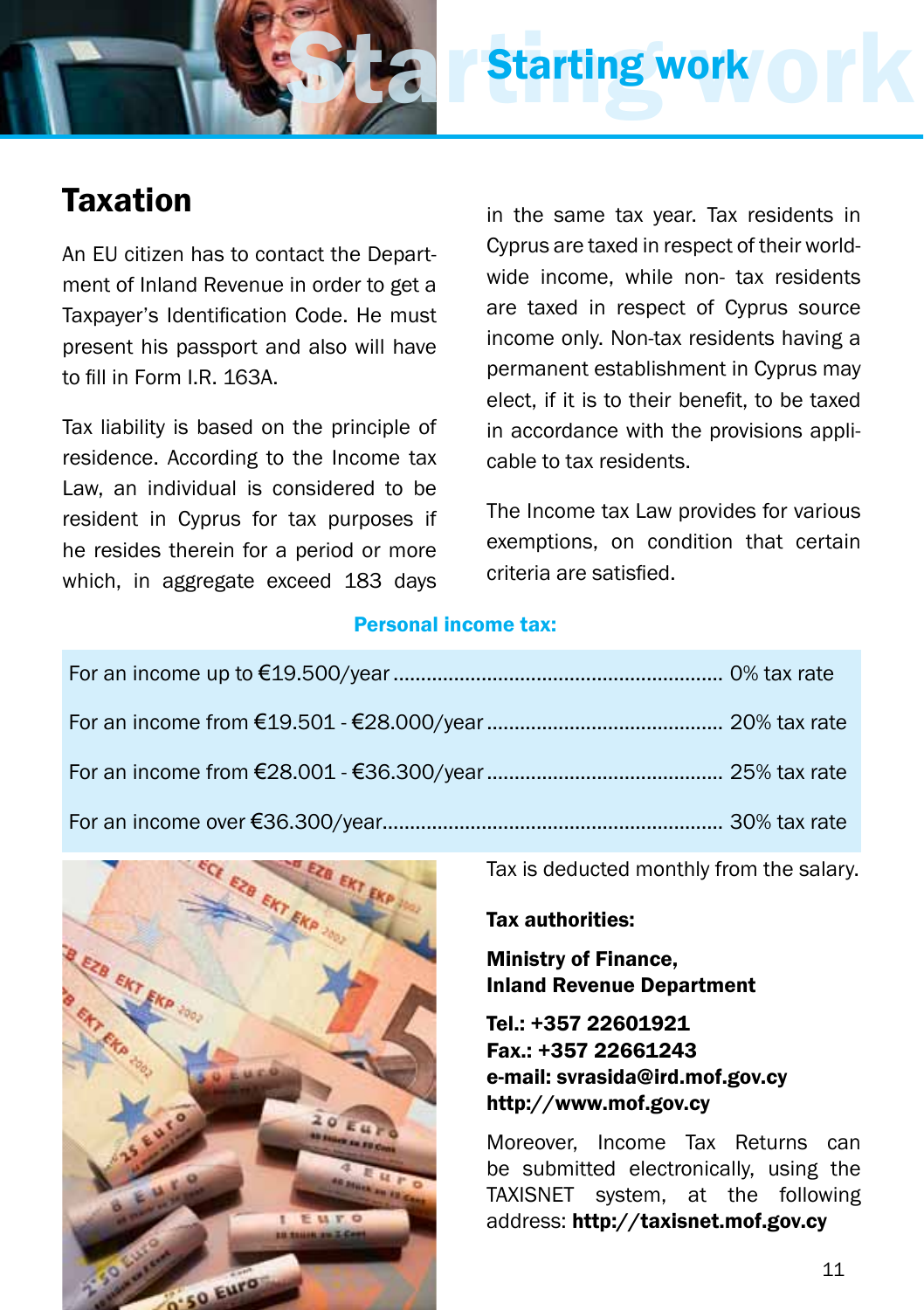

### Social Security

In Cyprus there is a general earnings related Social Insurance Scheme, which covers compulsorily, every person gainfully occupied in Cyprus either as employed or self employed person. Employed persons include civil servants and apprentices.

Voluntary insurance is allowed to persons who wish to continue their insurance after a prescribed period of compulsory insurance or to persons who work abroad in the service of Cypriot employers.

The Scheme is financed by earnings related contributions payable by the insured person, the employer and the State. In the case of employees the contribution is 17,9% on his earnings, 6,8% payable by the employee, 6,8% payable by the employer and 4,3% by the State. In the case of self-employed persons the contribution is 16,9% on the self-employed person's prescribed income, 12,6% is paid by the selfemployed himself and 4,3% by the State. In the case of voluntary insured persons the contribution is 14,8% on the earnings on which they opt to pay contributions. From the 14,8%, 11% is paid by the voluntary contributor and 3,8% by the State.

### *Transferring your social insurance benefits*

Cyprus, as of 1 May 2004, applies the EC Regulation 1408/71 and 574/72 which coordinate the social security systems of the member states of the European Union, the European Economic Area and Switzerland. The EC Regulation 1408/71 governs the retention and transfer of social security entitlements when a person moves from one member state to another.

#### The principles of these regulations are:

- No discrimination between nationalities (equal treatment)
- Workers are subject to legislation of only one state at a time
- The rights to benefits in course of acquisition are protected (aggregation of periods of insurance, employment or residence).
- The rights you have already acquired are protected (e.g. you can receive the benefits you have already claimed where ever you live in the EU).

Furthermore, Cyprus has concluded reciprocal agreements on social security with 4 countries/areas other than the EU member states (Canada, Quebec, Egypt, Australia and Syria) for the purpose of maintaining the social security rights of persons who move between Cyprus and these countries.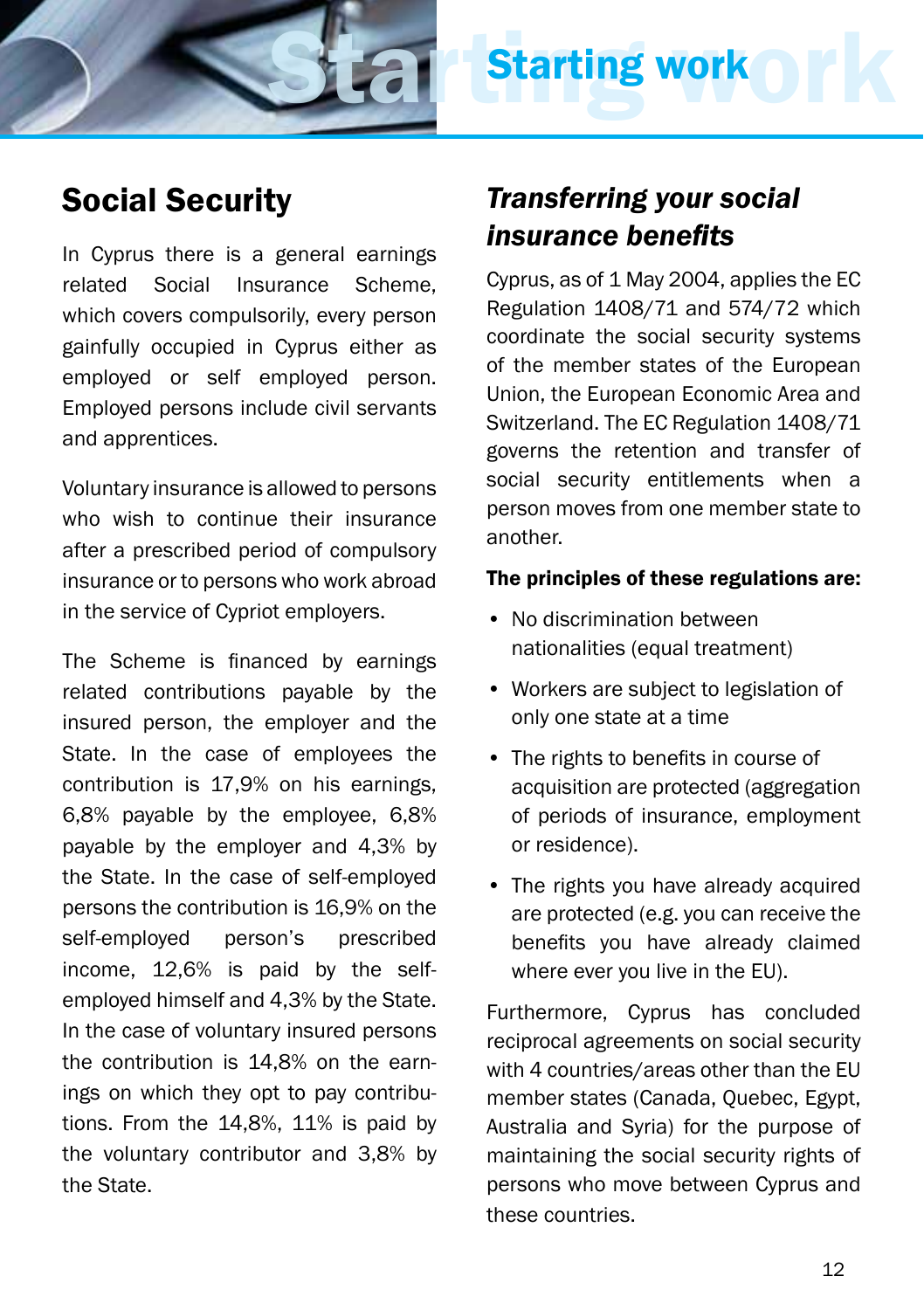

### *Kinds of Benefits*

The scheme provides for various benefits including marriage grant, funeral grant maternity grant, maternity allowance, sickness benefit, unemployment benefit, orphan's benefit, old age pension, widow's pension, invalidity pension

In addition, the Scheme provides free medical treatment to victims of industrial accidents and occupational diseases and to invalidity pensioners.

**Starting work** 

#### Kind of benefit Beneficiaries and details

- (a) Marriage Grant Both spouses, employed, self employed and voluntary contributors based on the contributions of either of them. The amount of the marriage grant is €668,00 for each spouse for 2010.
- (b) Maternity Grant Mother, based on her or her husband's contributions, employed, self-employed or voluntary contributor. The amount of the maternity grant is €491,00 for 2010.
- (c) Funeral Grant Employed, self-employed and voluntary contributors, pensioners. The amount of the funeral grant is €668,00 for 2010 and it is payable to the widow or the widower or the person who has undertaken the funeral expenses.
- (d) Maternity Allowance Employed, self-employed women and voluntary insured women in the service of Cypriot Employers abroad. Maternity allowance is payable for a period of 18 weeks.
- (e) Sickness Benefit Employed, self employed & voluntary contributors in the service of Cypriot Employers abroad. The benefit is paid for at least 156 days in each period of interruption of employment.
- (f) Unemployment Benefit Employed and voluntary contributors in the service of Cypriot Employers abroad. The benefit is paid for 156 days in each period of interruption of employment.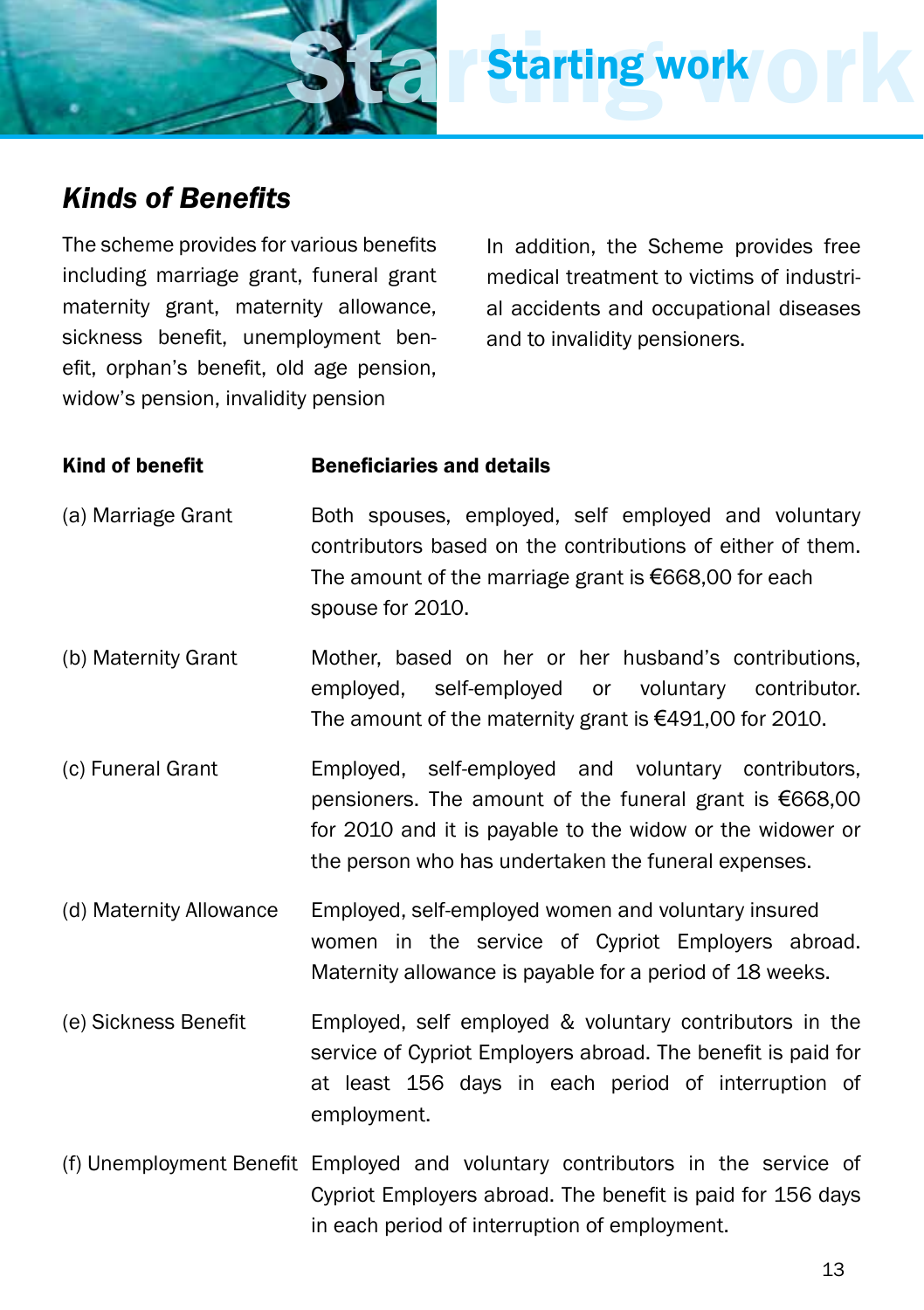

## **Starting work**



#### Kind of benefit Beneficiaries and details

- (g) Invalidity Pension Employed, self employed and voluntary contributors in the service of Cypriot Employers abroad. Invalidity pension is payable to persons who have been incapable for work for at least 156 days and are expected to remain permanently incapable for work.
- (h) Old age Pension Employed, self employed and voluntary contributors. An insured person is entitled to old age pension at the age of 65. If the person satisfies certain conditions then he is entitled to old age pension at the age of 63.
- (i) Widow's Pension Employed, self employed and voluntary contributors. Widow's pension is payable to the woman who was living with her husband before his death, or was maintained by him. Widower's pension is also payable to a man who is per manently incapable of self-support and was permanently maintained by his wife before her death.
- (j) Orphan's Benefit Employed, self employed and voluntary contributors. In the case where the orphan is under the age of 18, or is incapable of acting regardless of age, the benefit is paid to the person that maintains him. In all other cases the benefit is payable to the orphan. The benefit is paid until the orphan becomes an adult. Where the orphan is incapable of self-support, it is paid for life.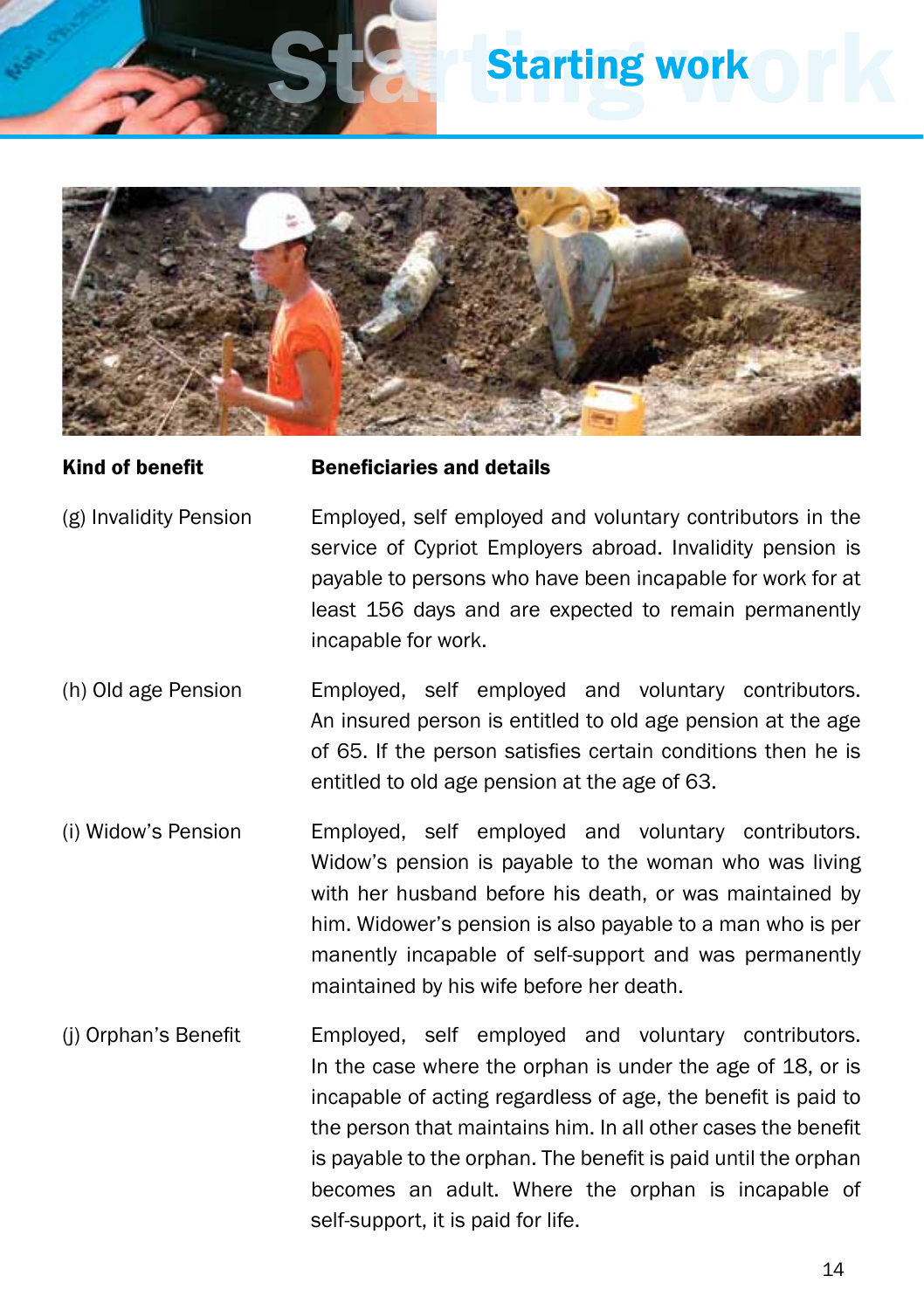#### Benefits for employment accidents

(k) Injury Benefit Employed persons. Is payable from the fourth day of interruption of employment due to employment accident or occupational disease and continues to be paid for up to 12 months.

**Starting work** 

- (l) Disablement Benefit Employed persons. May take the form of either a grand or a pension, depending on the degree of disablement. Disablement pension is payable to employed persons whose degree of disability was caused by employment accident or occupational disease and is 20% or more. It is payable for life except when the beneficiary recovers. Disablement grant is payable to employed persons whose degree of disability is between 10%-19%.
- (m) Death Benefit Employed persons. Death benefit is paid to the survivors of an employed person, who dies as a result of employment accident or occupational disease. The benefit includes: (i) widow's pension, (ii) orphan's benefit, (iii) parent's allowance.

#### For more information:

Social Insurance Services

Tel.: +357 22401600, Fax.: +357 22672984, e-mail: interrel@sid.mlsi.gov.cy or visit their website on www.mlsi.gov.cy/sid

## How to establish a company in Cyprus

All necessary information on how to establish a company in Cyprus you can find on the website of the Department of Registrar of Companies and Official Receiver: www.mcit.gov.cy/drcor

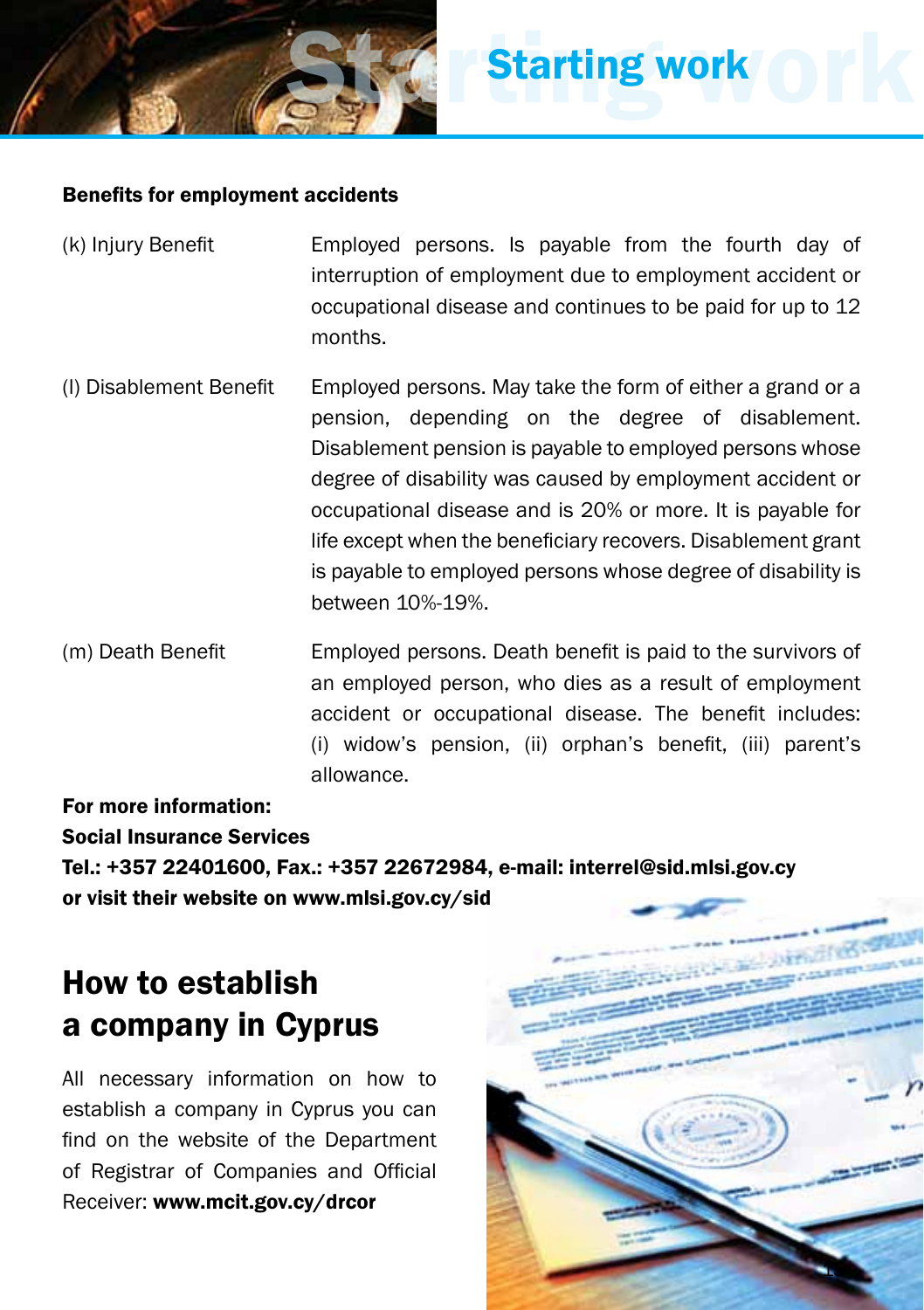## Health System

EU citizens residing in Cyprus, are subject to the same obligations and enjoy the same benefits under the legislation of Cyprus as Cypriot nationals.

The medical needs in Cyprus are met through three systems of health services:

- The government (public) health sector
- The private health sector, and
- A number of schemes covering specific sections of the population.

#### (a) Public Health Sector

The right to public health care in Cyprus is subject to an income test, i.e.

#### Free of charge

 Health care is provided free through government facilities to government employees, single persons whose annual income does not exceed €15.377,41 and members of families whose annual income does not exceed €30.754,82 increased by €1.708,60 for each dependant child. Also, it is free among others to members of families with 3 or more children, persons in receipt of public assistance and people suffering from certain chronic diseases or disabilities.

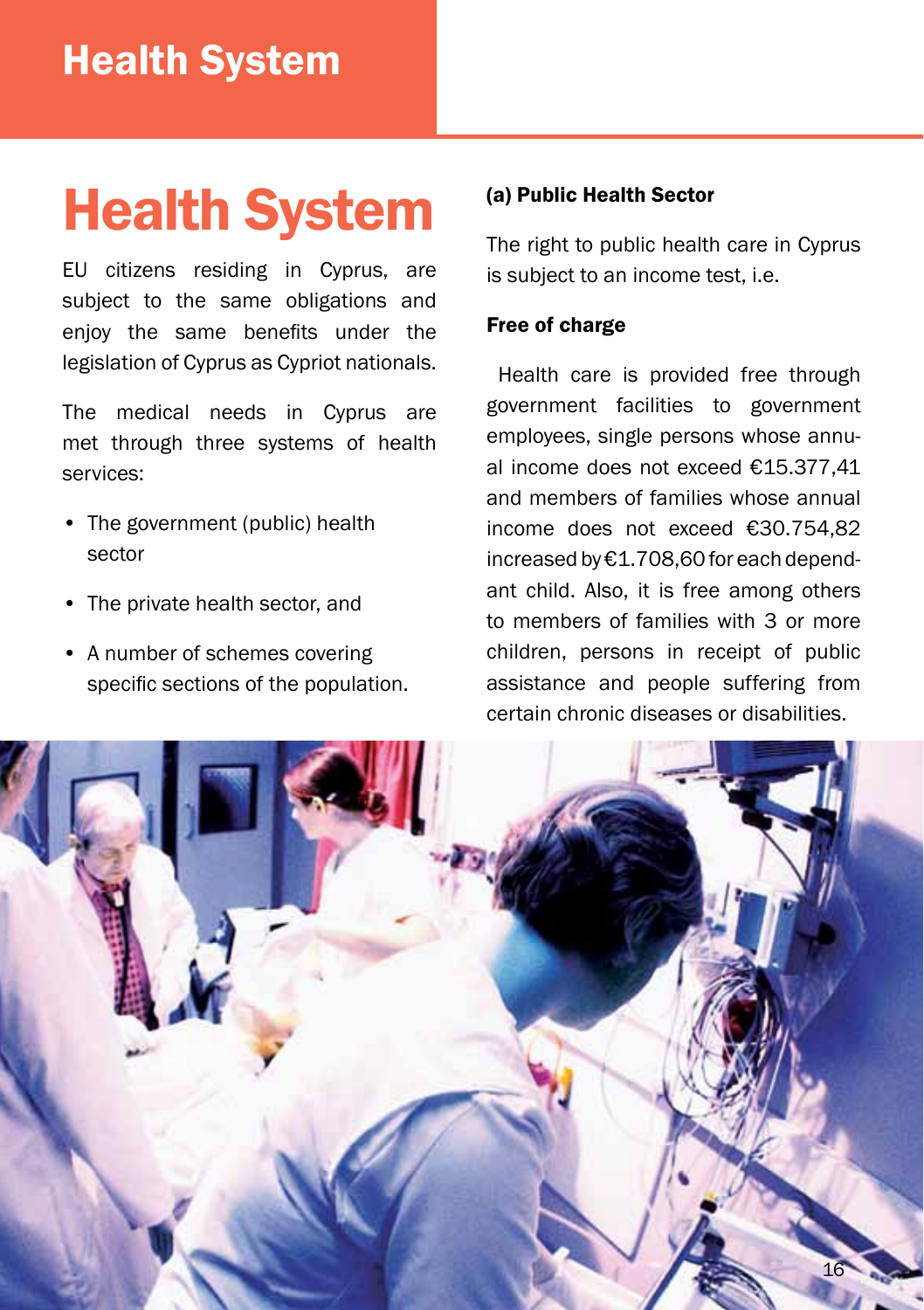

#### At reduced fees

For people whose annual income is between €15.377,41 and €20.503,22 or to members of families whose annual income is between €30.754,83 and €37.589,23 increased by €1.708,60 for each dependant child.

#### Paying patients

Persons not coming under above categories can make use of the Government medical services against payment of the fees prescribed from time to time.

Paying patients may have the fees for costly in-patient treatment reduced, taking into account the level of their income.

Furthermore, medical care free of charge is provided in all cases receiving treatment at the accident and emergency departments irrespective of the economic situation or the nationality of the person involved, including visitors. However, if these cases need hospitalization, subsequent care fees have to be paid.

Government provision of health care is funded out of general taxation.

#### (b) Private health sector:

It is open to all those who can afford to pay for their treatment. Private medicine is dominated by a large number of physicians in individual practice.

#### (c) Special Schemes:

A number of special schemes cover specific sections of the population. These include:

- (i) Medical Services provided by the Trade Unions to their members and their dependants.
- (ii) A number of employer-sponsored arrangements, all of which provide free medical care mainly through public health facilities.

Health care free of charge or at reduced fees is provided to those who satisfy the referred income criteria and who are issued with a medical card after submitting an application on the prescribed form. One can get these forms from the Ministry of Health, the public hospitals and the Citizen Service Centres and deliver them duly completed, either to the same place or directly to the Ministry of Health.

For more information: www.moh.gov.cy

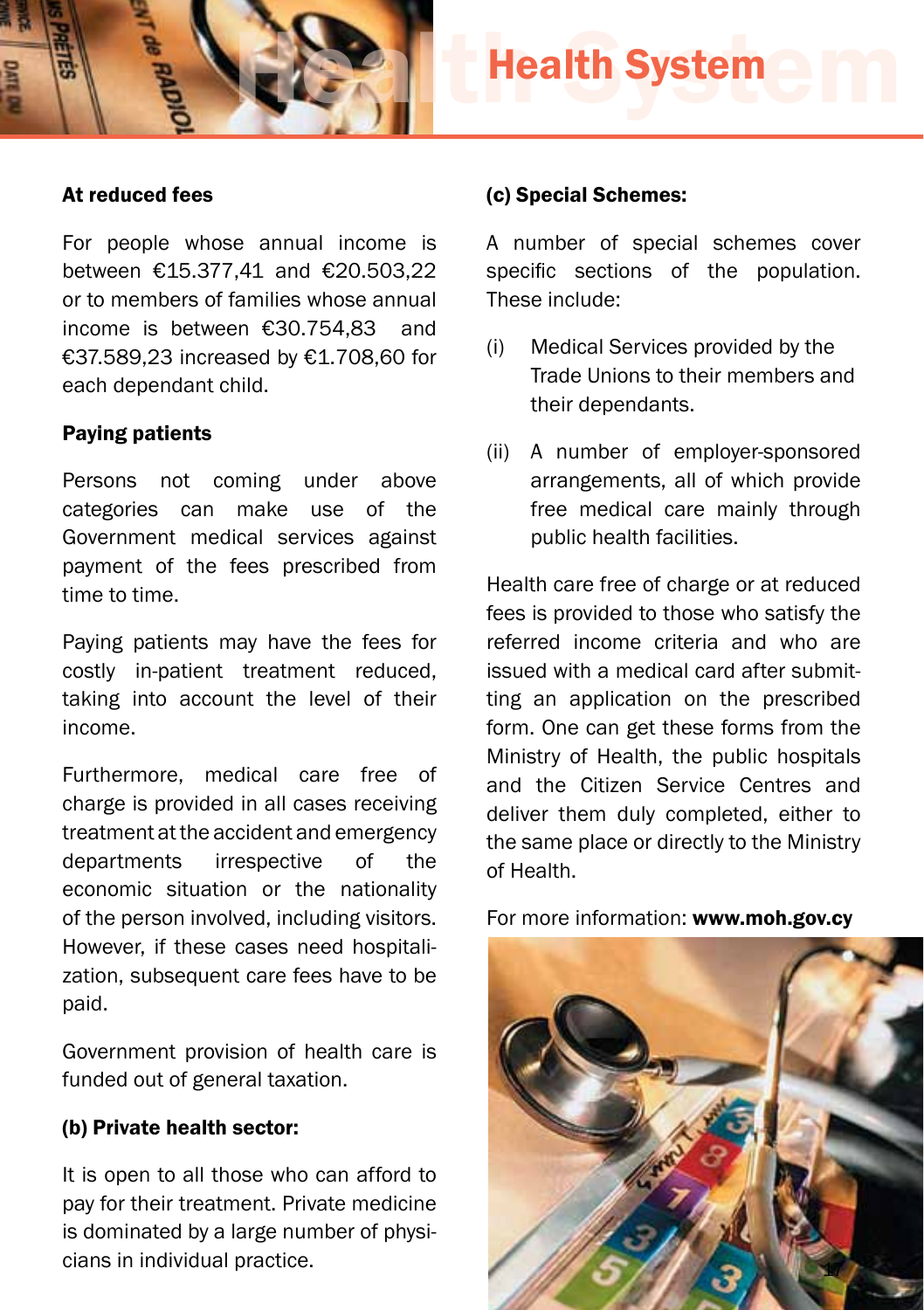## Living in Cyprus

## Relocating from another country

## **Pets**

The Animal Health Laws and the Regulation (EC) No 998/2003, as well as every other community or national legislation in relation to it, constitute the legal basis for the non-commercial movement of pet animals.

### Points of entry

The points of entry into the Republic of Cyprus for the non-commercial movement of pet animals are the following:

- The Larnaka and Pafos International Airports.
- The Lemesos, Larnaka and Pafos ports and marinas.

The entry of a pet animal from any other point except those mentioned above is prohibited. The entry points for animal species covered by the Convention on International Trade in Endangered Species of Wild Fauna and Flora (CITES) are the Larnaka and Pafos International Airports and the Lemesos and Larnaka ports only.

### Dogs, cats, ferrets

A. General requirements

#### 1. Identification

Every animal must be individually identified. An animal is considered identified when it bears either

- a clearly readable tattoo or
- an electronic identification system (transponder - microchip).

The transponder (microchip) must comply with ISO standard 11784 or annex A to ISO standard 11785. In the case where the transponder does not comply with the aforementioned standards, the owner/person responsible for the animal must provide the means necessary for reading the transponder at the time of inspection. The tattoo, as a means of identification, will only be accepted until 3 July 2011. After this date the only identification system allowed will be the transponder. The implantation of the microchip should be proved that it has been performed prior to at least one vaccination against rabies.

#### 2. Vaccination against rabies

In order to be vaccinated, the animal must be at least three months old. The completion of the protocol for the animal's primary vaccination must take place at least 21 days prior to the movement of the animal. Revaccinations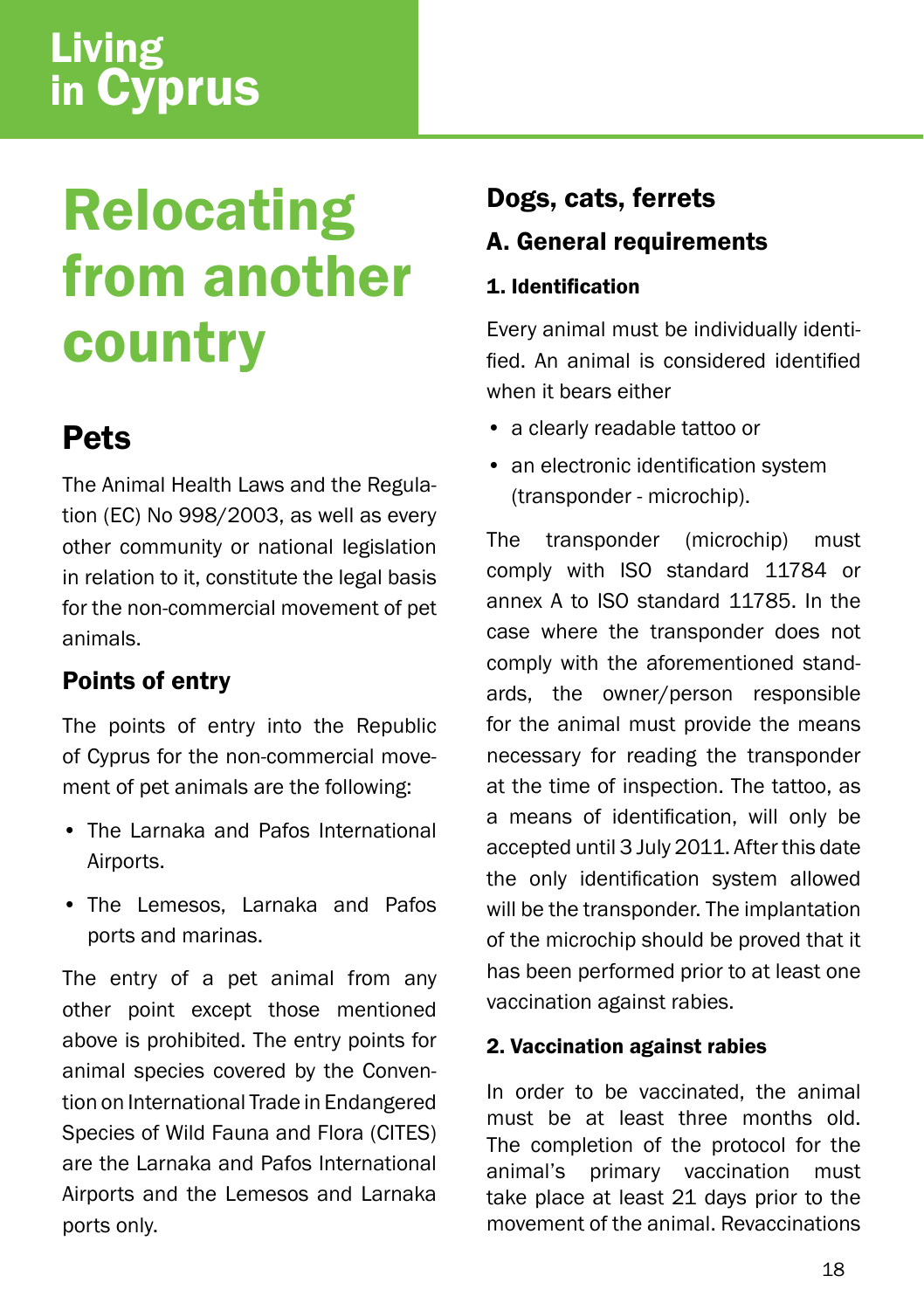

## **Living in Cyprus**

(booster vaccinations) are valid from the date of administration, provided they are administered within the period of validity indicated by the manufacturer of the vaccine used in the previous vaccination. The vaccination will be considered as a primary vaccination in the absence of veterinary certification attesting the previous vaccination.

#### 3. Age

Taking into account the abovementioned requirements, any pet animal entering the territory of the Republic of Cyprus must be at least 111 days old. The entry of pet animals aged less than 111 days old is prohibited.

#### 4. Breed

The entry of dogs of the following breeds is prohibited:

- American Pit Bull Terrier or Pit Bull Terrier
- Japanese Tosa or Tosa Inu
- Dogo Argentino or Argentinian Mastiff
- Fila Brasileiro or Brazilian Mastiff

#### 5. Accompanying documents

The animals must be accompanied by the following documents

- a) Passport certifying a valid anti-rabies vaccination
- b) Document verifying that the animal has arrived in Cyprus from another EU Member State.



B. Conduct of checks

Upon arrival, every animal and its accompanying documents are inspected either by a Veterinary Officer or by a Customs Officer on duty.

### C. Actions taken when a pet animal does not fulfil the provisions

Depending on the requirements which are not met, the pet animal may be:

- Returned to the country of origin (re-exported).
- Isolated in quarantine for as long as necessary for it to meet the health requirements. The duration of the quarantine cannot exceed a six-month period.
- Euthanised without any compensation to the owner or the person responsible for the animal, if re-exportation or isolation in quarantine for the required period is not feasible.

Furthermore, the owner or the person responsible for the animal is obliged to pay the legal inspection and quarantine fees as indicated in the legislation, plus VAT.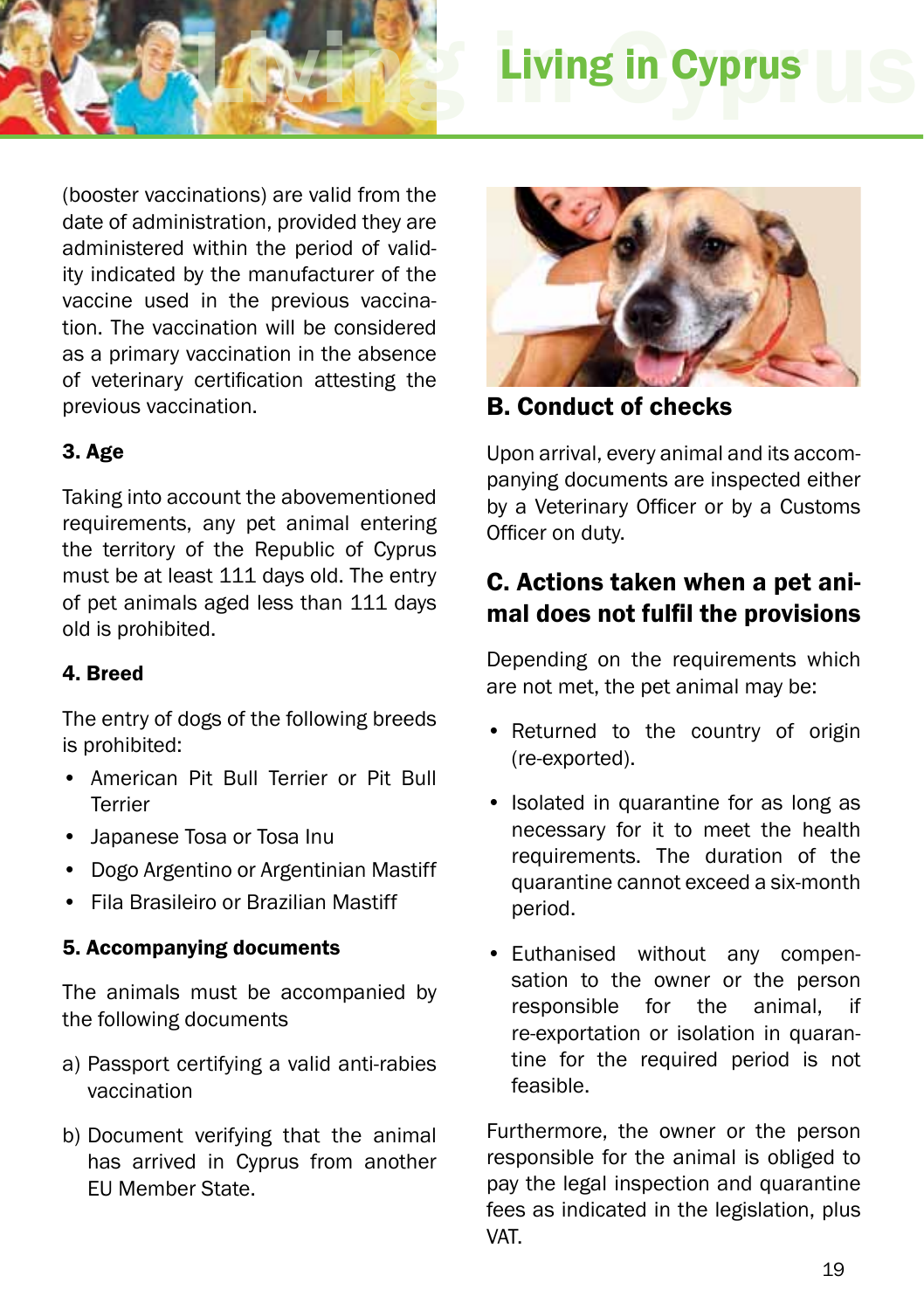

## **Living in Cyprus**

### Other species

For the entry of pet animals other than dogs, cats and ferrets, an import permit issued by the Veterinary Services must be obtained prior to the movement.

#### Information

Further information, can be obtained at the websites of

- The Directorate General for Health and Consumer Protection (http://ec.europa.eu/food/animal/ liveanimals/pets/index\_en.htm)
- The Veterinary Services of the Republic of Cyprus (http://www.moa.gov.cy/vs)

and at the following contact points:

Veterinary Services, Animal health and welfare division Tel: +357-22805152/3 - 22805253 Fax: +357-22805176 E-mail: animal.health@vs.moa.gov.cy

### Car

The Department of Road Transport is responsible for the type approval of vehicles, which relate to specifications, for the vehicle registrations, the vehicle circulation license and the collection of the corresponding circulation fees, and the periodic inspection for roadworthiness of vehicles. It is also responsible for the driving licenses. Furthermore, the Department is responsible for the road operations which concern public passenger and goods transport.

Vehicles are registered at the district Offices of the Department, provided they meet the required specifications, after paying the relevant registration tax. The tax depends on the cubic capacity of the engine of the vehicle, its carbon dioxide (CO<sub>2</sub>) emissions for saloon cars, and on the vehicle category and use.

A circulation license must be issued before a vehicle is put into circulation on the roads of Cyprus. For this, a fee must be paid, which depends on the cubic capacity of the engine of the vehicle, its carbon dioxide  $(CO<sub>2</sub>)$  emissions for saloon cars, and on the vehicle category and use. Since 2006, the fee can be paid via internet, at the address: http://www.mcw.gov.cy/rtd

#### A valid third party insurance cover is needed for the renewal of the circulation license. Nevertheless, the insurance cover is a legal obligation at any time of driving.

Vehicles must be inspected and pass the roadworthiness test at specified intervals, otherwise, their circulation license is invalidated.

Private vehicles must first be inspected four years after their first registration as new and then every two years, at inspection centres of the private sector.

A driver of a vehicle must be the holder of a driving license corresponding to the vehicle category used. The licenses are issued after a process which includes a series of tests. Under normal circumstances a license is valid until the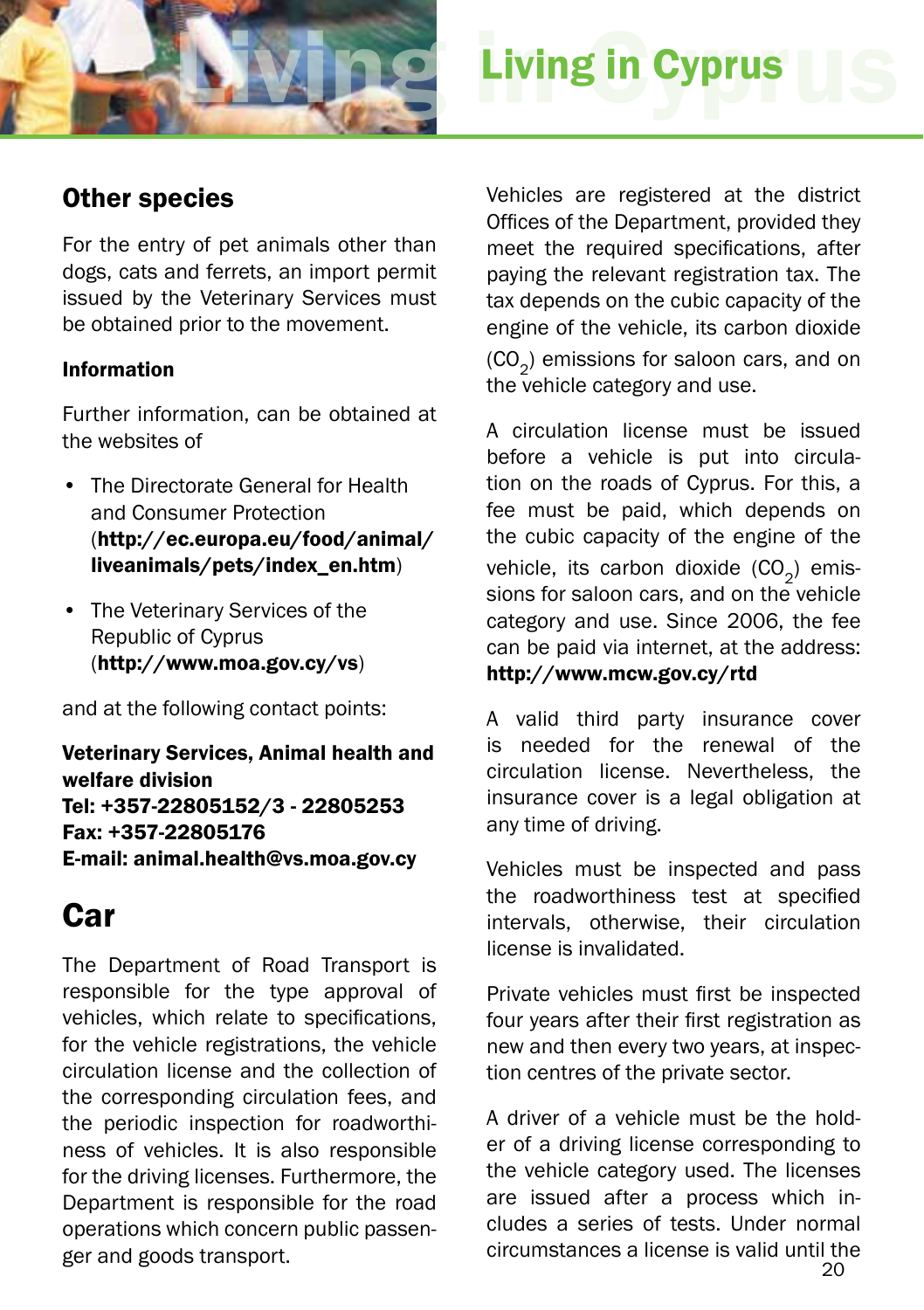

holder reaches the age of 70. After that age, the license is renewed every three years, with the presentation of a medical fitness certificate.

All driving licences issued by a European member state can be used in Cyprus until their expiration date. The holder may nevertheless exchange it with a Cypriot – European licence if he wishes.

For more information: Road Transport Department Tel.: +357 22807102 e-mail: roadtransport@rtd.mcw.gov.cy

## Accommodation

The availability of accommodation is good and includes apartments, houses and villas. The rent depends largely on where the flat is situated (town, area) and the amenities/equipment in the house. Roughly speaking, the rent of an average flat could range from €430-€600/month.

Advertisements on flats to rent (or to buy) are in all newspapers. They are also



advertised in specialized newspapers. A great number of estate agencies also operate (they can also be found on the Internet).

The typical length of contract is usually for one or two years, easily renewable upon expiry. Costs for water, electricity, heating and some other expenses are normally not included when renting a flat.

You will usually be asked to put down a month's rent as a deposit paid with the first rent (rent is normally prepaid). Normally the only thing needed to rent a flat is to sign a contract (standard form).

If somebody wishes to buy a flat should look at the advertisements in the local press and also contact the real estate agencies.

## Education system

In Cyprus, school attendance is compulsory up to the age of 15 (first nine years of education). The same applies to all children who live in Cyprus, regardless of their nationality or faith.

Detailed information on the educational system in Cyprus you can find in the Annual Report of the Ministry of Education and Culture by visiting their website www.moec.gov.cy or in the website of the Information Network on Education in Europe "EURYDICE" www.eurydice.org

More information: Tel. +357 22800600 registry@moec.gov.cy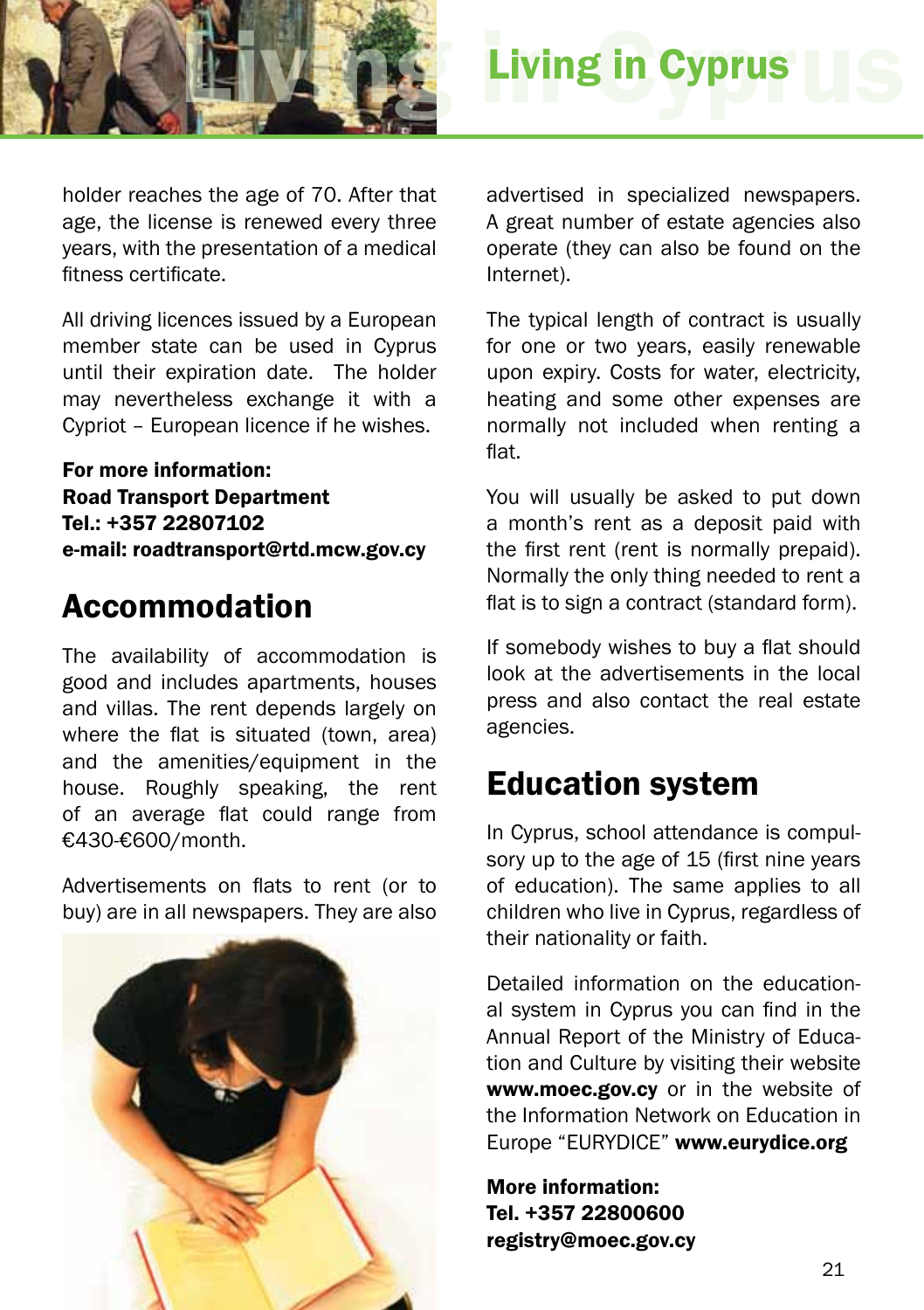

### **Shops**

During the winter period (1 November – 31 March) shops are open until 19:30 on Mondays, Tuesdays, Thursdays and Fridays. On Wednesdays they are open until 15:00 and Saturdays until 19:00. During Sundays all shops are closed.

During the summer period (1 April – 31 October) shops are open until 20:00 on Mondays, Tuesdays, Thursdays and Fridays. On Wednesdays they are open until 15:00 and Saturdays until 19:30. During Sundays all shops are closed.

Furthermore, during the summer afternoon recess (from 15 June – 31 August) shops can be closed - on a voluntary basis - between the hours of 14:00 and 17:00.

In addition to the above, there are special provisions for a number of establishments (bakeries, confectioneries, kiosks, hire-car offices, cinemas, shops in hotels, harbours or airports), according to which, these can stay open on a 24-hour basis, and also for a number of other establishments for which different opening and closing times are provided (nurseries, hairdressing salons, liquor stores, tyre repairing establishments etc.).

Special arrangements are also provided during Christmas and Easter period during which shops can stay open until 20:00

In addition to the above, periods and closing times of shops in the so called "tourist areas" are from time to time designated by a ministerial order.

### Cultural and social life

You can find out more about cultural and social life in Cyprus by visiting the website of the Cyprus Tourism Organisation (www.visitcyprus.com) "What's on", then go to "events".



### **Transport**

Cypriots use their private car a lot for their transportation, whether living in towns or villages.

There is also a public transportation network in towns, as well as between urban and rural areas.

But the most common way for an inter-city travel in Cyprus (apart from private means) is the so-called "service taxi" with which you are picked up from your house and delivered to destination. It is a relatively cheap way of traveling to another city. Private taxis are of course available upon request. Inter-city fares are fixed, but those for a private service are charged accordingly.

Another important information: In Cyprus, driving is on the left hand side.  $22$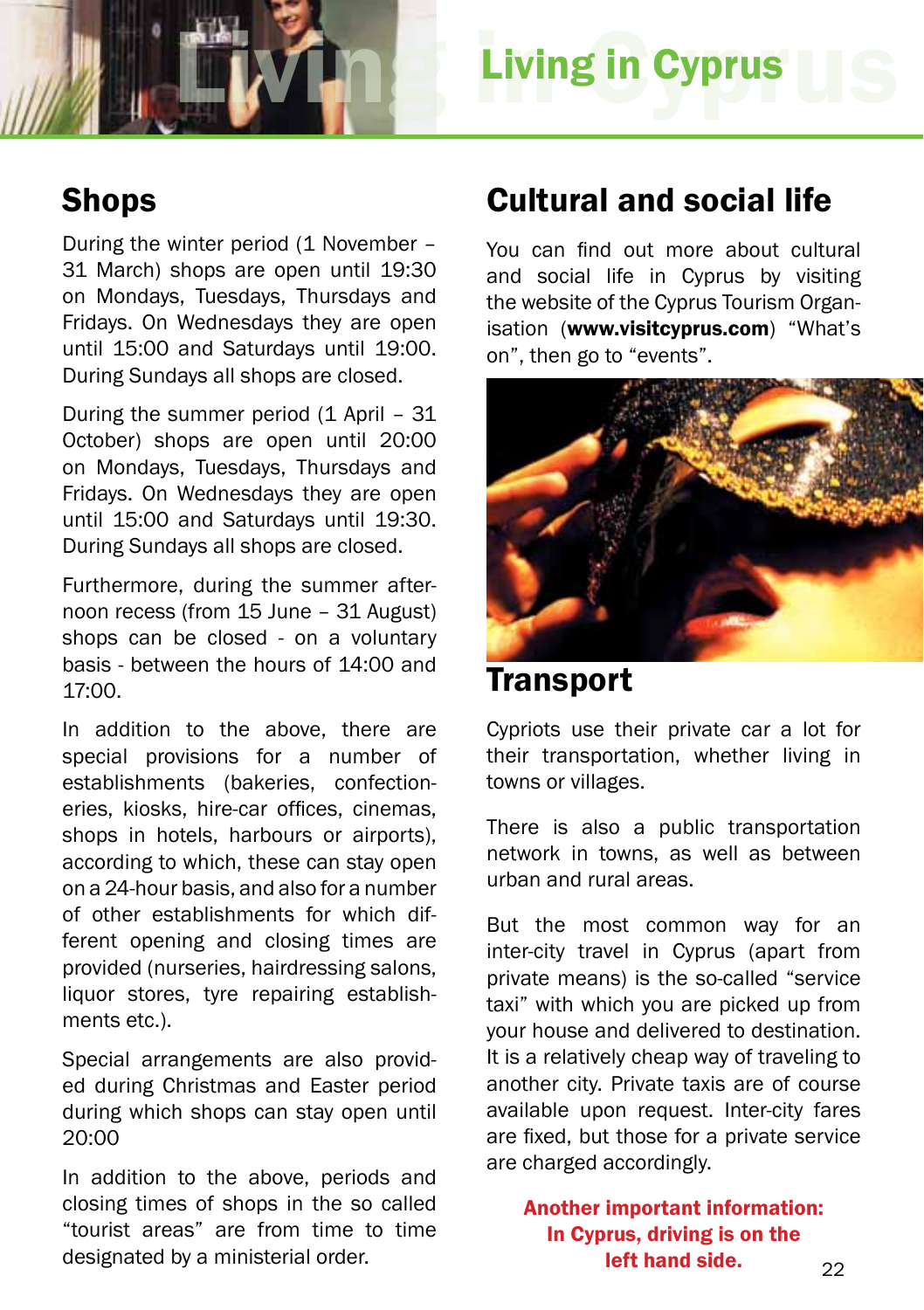

## **Checklist**

#### Before moving to take up employment, ensure that:

- > You have a valid EU passport or Identity Card
- > You fully understand the terms and conditions of employment
- > You have a clear idea of method of payment
- > You are aware of the travel arrangements and whether you or the employer will pay
- > You have accommodation in the area you will be moving to
- > You have appropriate health cover
- > You have sufficient funds to last until you are paid, or return home if necessary

## Useful Addresses / Websites

www.cyprus.gov.cy (Cyprus Government Web Portal) www.mlsi.gov.cy (Ministry of Labour and Social Insurance) www.mlsi.gov.cy/dl (Department of Labour (PES) www.pescps.dl.mlsi.gov.cy (National web-based database for registering and searching for vacancies) www.mlsi.gov.cy/dlr (Department of Labour Relations) www.mlsi.gov.cy/sid (Department of Social Insurance) www.mcw.gov.cy (Ministry of Communications and Works) www.mfa.gov.cy (Ministry of Foreign Affairs) www.moec.gov.cy (Ministry of Education and Culture) www.moh.gov.cy (Ministry of Health) www.moi.gov.cy/pio (Press and Information Office) www.ccci.org.cy (Cyprus Chamber of Commerce and Industry) www.visitcyprus.com (Cyprus Tourism Organisation) www.cytayellowpages.com.cy (Yellow Pages - Business Directory) www.cyprusnet.com (General info website)

## District Labour Offices:

- 1. Nicosia: 3. Museum str., 1097 Nicosia, tel.: +357 22403014, e-mail: dlonic@dl.mlsi.gov.cy
- 2. Limassol: 67, Franklin Roosevelt Ave., 3011 Limassol, tel.: +357 25827353, +357 25827351, e-mail: dlolim@dl.mlsi.gov.cy
- 3. Larnaca: Filiou Tsigaridi, 6023 Larnaca, tel.: +357 24805328, e-mail: dlolca@dl.mlsi.gov.cy
- 4. Pafos: 1, Ayiou Spyridonos 1, 8021 Pafos, tel.: +357 26821646, e-mail: dlopaphos@dl.mlsi.gov.cy
- 5. Dheryneia (Famagusta) Local Labour Office: 49, Acropoleos 49 str., Dheryneia, tel. +357 23812060 e-mail: dlopar@dl.mlsi.gov.cy